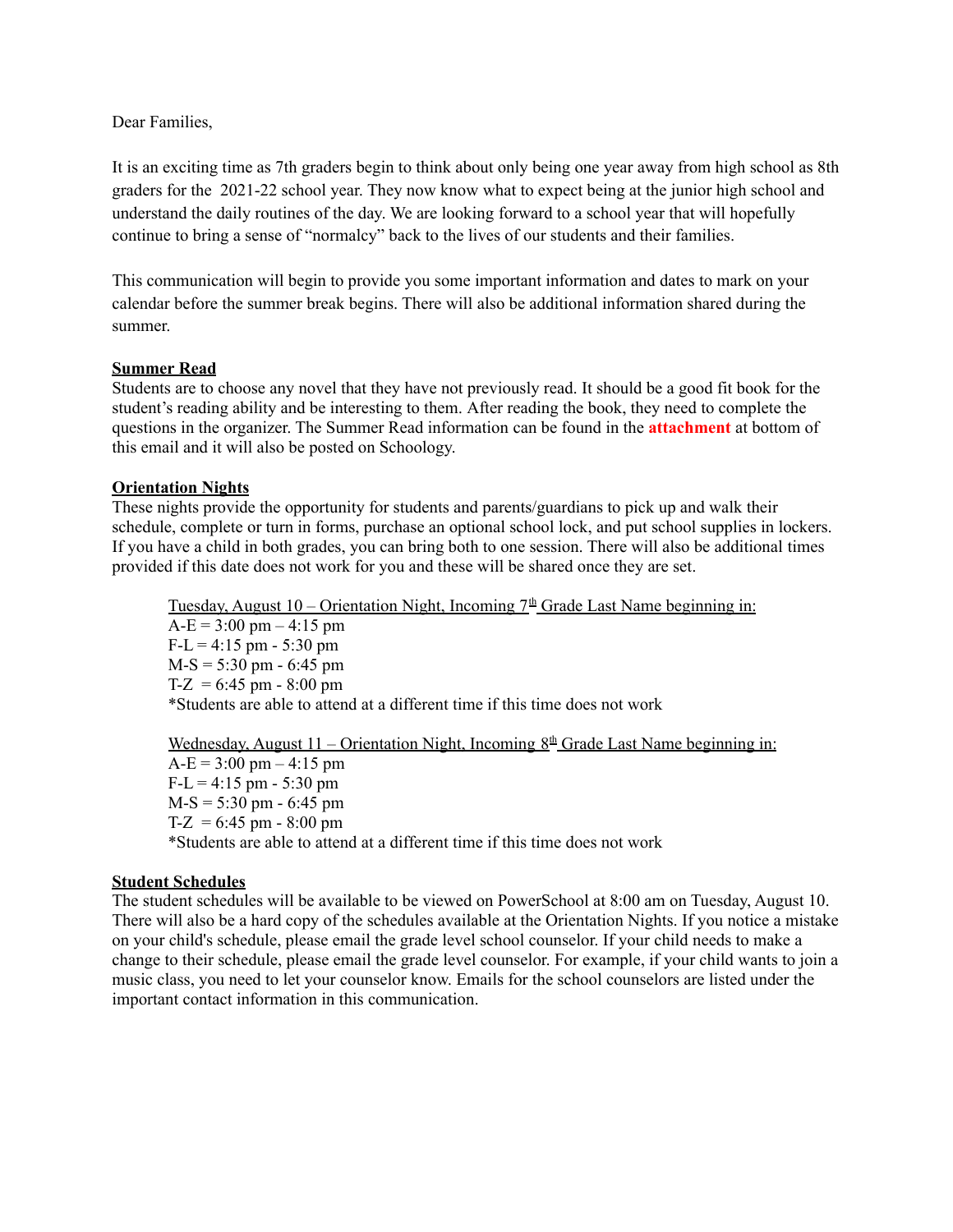# **PJHS School Day**

- 1. The building is open for student arrival at 7:15 am and students will wait in the auditorium gym until being dismissed at 7:30 am to go to their lockers and first period class. The first period class begins at 7:50 am.
- 2. Students are dismissed from school at 2:45 pm.
- 3. The school day is divided into seven different 47 minute class periods and a 30 minute lunch. Each student will have the four content area classes for the entire school year, health and physical education for one semester each, and then their two electives. All students end their day with a 25 minute Academic Options period that is designed for students to be reading silently or for teachers to provide extra academic support to students.
- 4. There are three lunch period times in the schedule and the lunch time for each student is determined by the team they are on. Requests for a specific student lunch period will only be made for a documented medical condition.

# **School Start Date**

The PJHS school year begins with a staggered start to provide the students to be in the building with just one grade level for one day. The 8th students will begin school on Tuesday, August 17 and then not attend on Wednesday, August 18. There will be a group of about 80- 8th grade WEB leaders that have been chosen to help lead activities for the 7th grade students on their first day of school on Wednesday, August 18. These activities will help to welcome the students to PJHS and also get to know older students that will continue to help and support them throughout the school year.

- Tuesday, August  $17 = 8$ th grade only
- Wednesday, August  $18 = 7$ th grade only
- Thursday, August  $19 =$  Both grade levels

# **School Supply List**

An **attachment** is included for the 2021-22 School Supply Lists. These are general supply lists for each content area and teachers will inform students during the first week of school if any additional supplies will be needed.

# **Important Contacts**

- 7th grade School Counselor Mr. Tom Przybylski [tprzybylski@perrysburgschools.net](mailto:tprzybylski@perrysburgschools.net)
- 7th grade Assistant Principal Dr. Chad Warnimont cwarnimont @perrysburgschools.net
- 8th grade School Counselor Mrs. Andrea Monheim [amonheim@perrysburgschools.net](mailto:amonheim@perrysburgschools.net)
- 8th grade Assistant Principal Mr. Scott Buker [sbuker@perrysburgschools.net](mailto:sbuker@perrysburgschools.net)
- PJHS Athletic Director Mr. Scott Sorg [ssorg@perrysburgschools.net](mailto:ssorg@perrysburgschools.net)
- Principal Mr. Don Christie [dchristie@perrysburgschools.net](mailto:dchristie@perrysburgschools.net)

# **Summer Office Hours**

The junior high offices (419-874-9193) are closed beginning June 8 and then will reopen on August 2. Please contact the Central Office (419-874-9131) with any questions during that time. The building administrators will also be periodically checking emails throughout the summer.

# **Athletics**